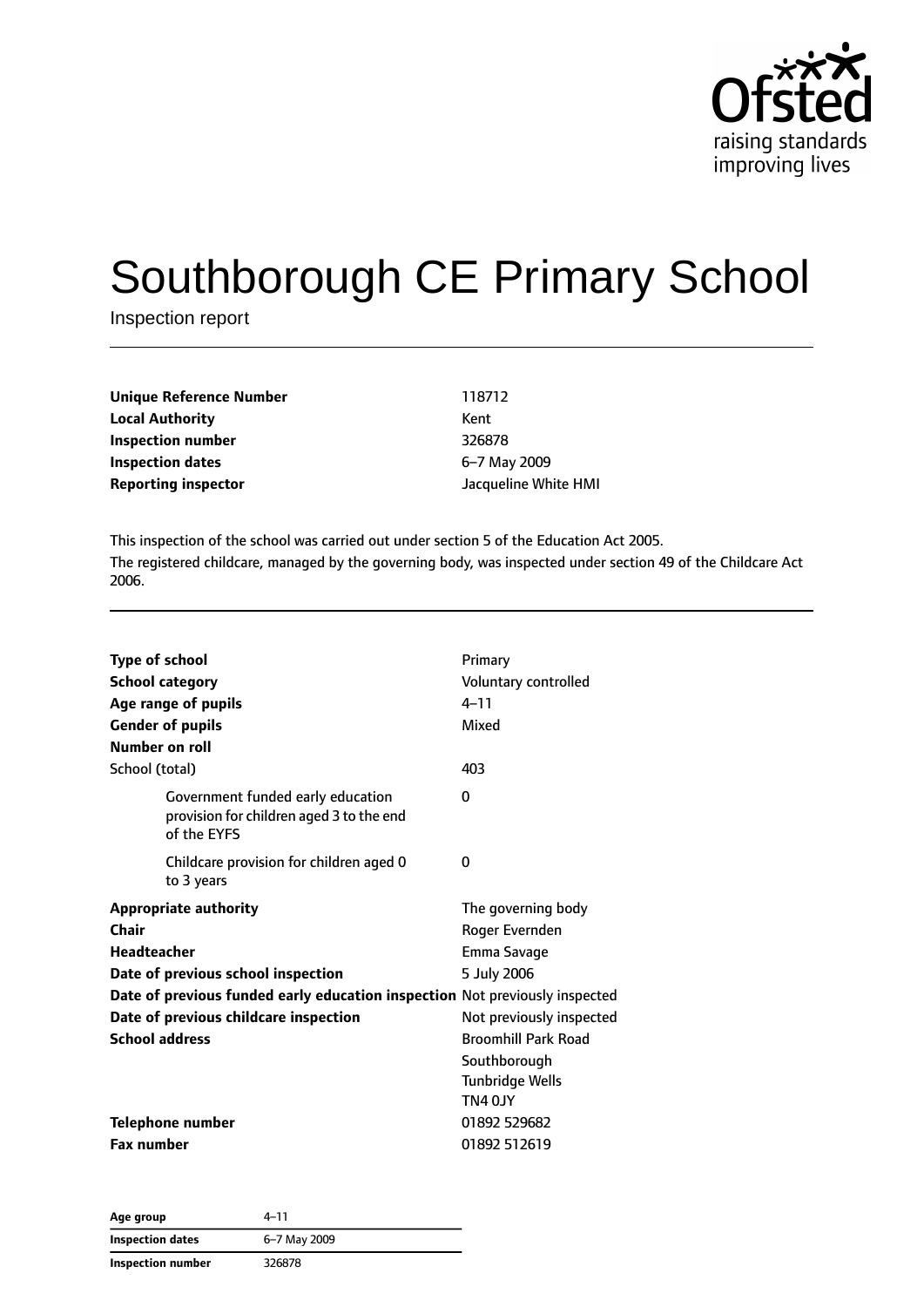.

<sup>©</sup> Crown copyright 2009

Website: www.ofsted.gov.uk

This document may be reproduced in whole or in part for non-commercial educational purposes, provided that the information quoted is reproduced without adaptation and the source and date of publication are stated.

Further copies of this report are obtainable from the school. Under the Education Act 2005, the school must provide a copy of this report free of charge to certain categories of people. A charge not exceeding the full cost of reproduction may be made for any other copies supplied.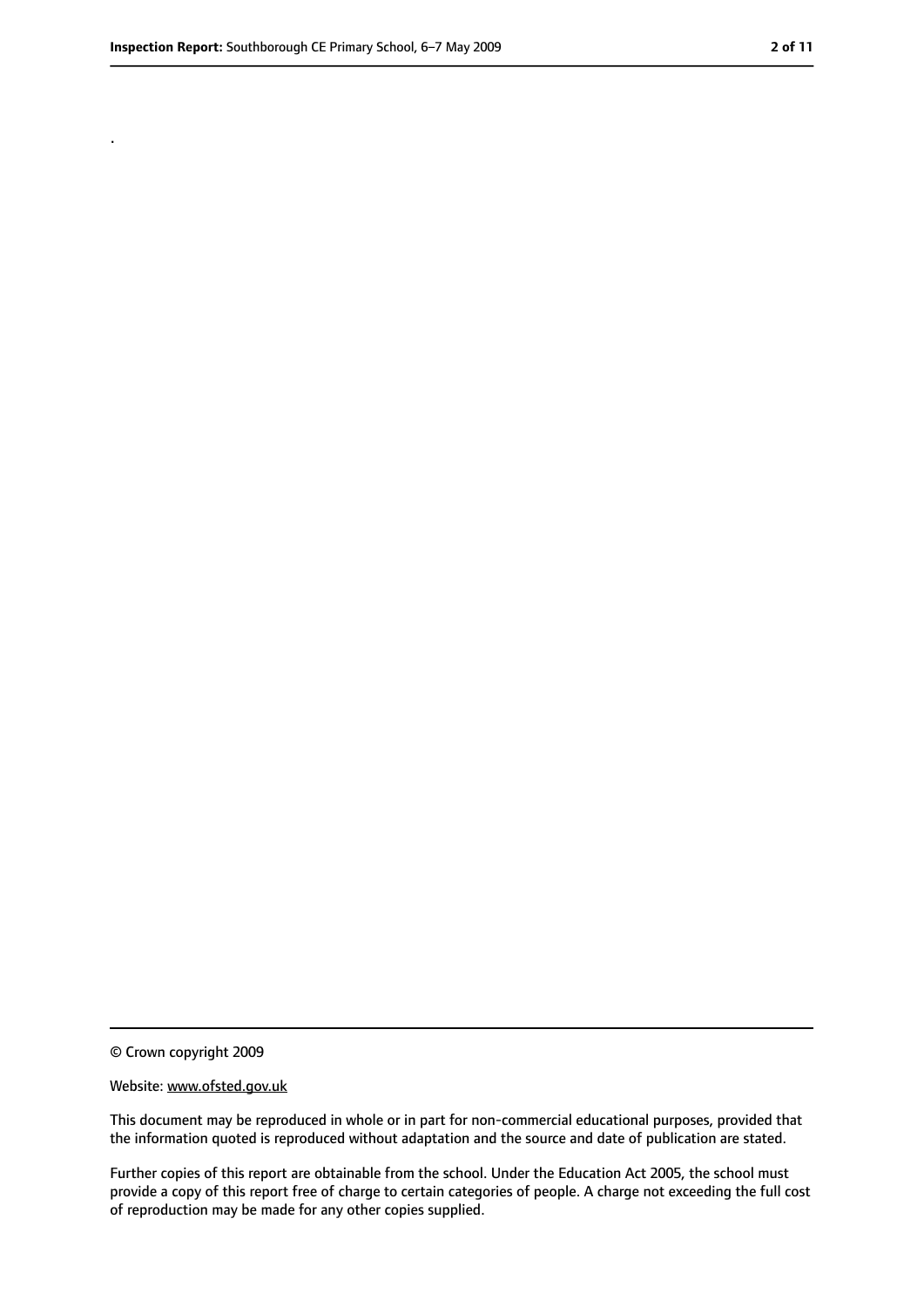# **Introduction**

The inspection was carried out by one of Her Majesty's Inspectors and two additional inspectors.

#### **Description of the school**

This is a very large school, which has an Early Years Foundation Stage in two Reception classes. The number of pupils with learning difficulties and/or disabilities is broadly average but includes a high proportion with a statement of special educational needs. The school has a specialist speech and language unit for up to 18 pupils.

Most pupils are of White British heritage but the number from minority ethnic groups has risen significantly in the last three years. Very few pupils speak English as an additional language.

The school has Artsmark Gold from the Arts Council. It has also achieved Healthy Schools status and Eco Schools silver level status.

#### **Key for inspection grades**

| Grade 1 | Outstanding  |
|---------|--------------|
| Grade 2 | Good         |
| Grade 3 | Satisfactory |
| Grade 4 | Inadequate   |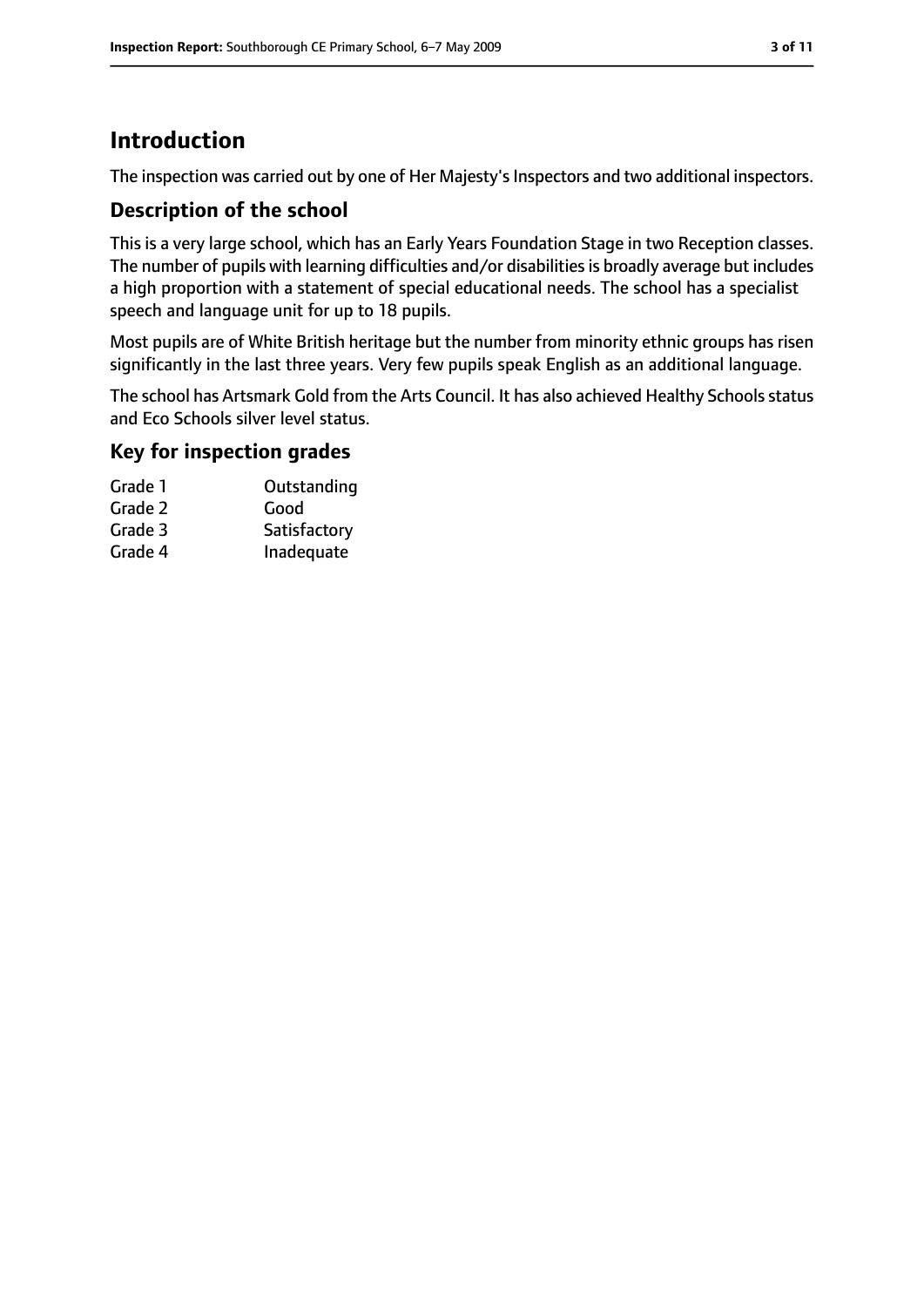### **Overall effectiveness of the school**

#### **Grade: 2**

This is a good and improving school; some aspects of its work are outstanding. Nurtured by the very supportive ethos of the school, pupils grow into well-rounded, confident individuals who have a strong sense of belonging to the school and wider community. The good leadership and management of the headteacher and governors have been strongly focused on improving the outcomes for pupils, who are now making good progress. Equality of opportunity for all groups of pupils is promoted well and the needs of vulnerable pupils are met effectively so they take a full part in school life. Parents' overwhelming support of the school is captured in a comment from a parent with a child in Year 1: 'The dedication of teachers, their compassion for the children, and the standard of pastoral care are exceptional.' Parents greatly value pupils' outstanding personal development, which is derived from a rich mix of experiences that pupils thoroughly enjoy. Strong links with other schools, including some in Europe through the European Comenius project, enable pupils to meet others from different backgrounds and appreciate their company.

Whilst children in the Early Years Foundation Stage made good progress, standards at the end of Year 6 in 2008 were broadly average. This indicates that pupils' progress slowed in Key Stages 1 and 2 and was satisfactory overall. Inspectors' observations and the good systems for monitoring teaching and pupils' progress show pupils are now making better progress. Target setting is being used more effectively to raise expectations and challenge pupils appropriately. Consequently, the rate of pupils' progress has accelerated in the past year, resulting in rising standards. These gains have not yet consolidated into a sustained trend of pupils making good progress over time.

Overall, teaching is good. Lesson planning has been an important focus. Teachers' expertise in using assessment information to link learning objectives closely to pupils' individual levels of ability is growing rapidly. However, this is not yet consistently applied across different classes. Sometimes there is too much direct teaching rather than teachers providing opportunities for pupils to learn by investigating in small groups or individually to consolidate and extend their understanding independently. In addition, too many pupils are unclear about how they can improve their work.

Pupils' enjoyment of school is reflected in their above average attendance. They appreciate the wide range of sporting opportunities and other extra-curricular clubs that extend the good curriculum. Pupils relate very well to one another and to staff. They are proud of their school, assist well in its smooth running and make a very positive contribution to the wider community through initiatives such as the Better Living in Southborough Society and Eco Schools.

The headteacher took up her post in September 2008. Her leadership is clear and authoritative, with raising standards at the heart of her agenda. She has quickly gained the respect and support of governors, staff, pupils and parents. Inspectors agree with the parent who commented, 'The new headteacher has initiated much more systematic ways of working to help teachers increase pupils' achievement and robustly track and measure it.' The leadership team supports the headteacher well and is rigorous in monitoring and evaluating the work of the school. The school has successfully tackled weaknesses identified in the last inspection and has good capacity to improve further. Governors are dedicated and increasingly effective in holding the school to account for its performance.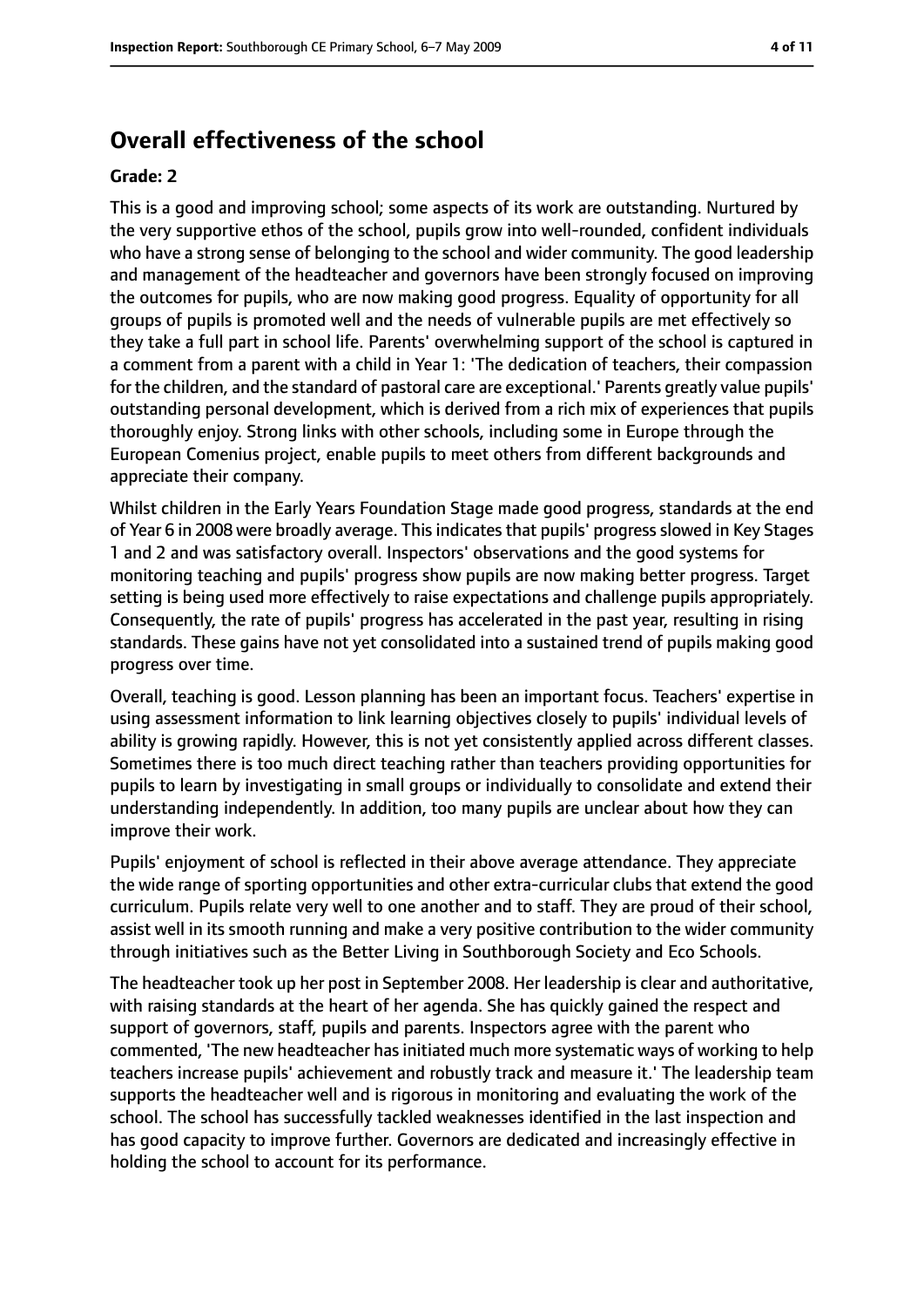# **Effectiveness of the Early Years Foundation Stage**

#### **Grade: 2**

Children usually enter the Reception classes with skills and capabilities in line with those expected for their age, but with some limited skills in their knowledge and understanding of the world. They make good progress to reach above average standards in most areas of learning, with outstanding development in their personal, social and emotional skills. Children behave well and respond with enjoyment to the learning environment. Warm and supportive relationships contribute to their excellent personal development. Children feel safe and able to ask for help if they need to. They develop good understanding of personal hygiene and make healthy choices about what they eat and drink.

Staff are deployed well to support the children's learning, operating effectively as a team to share ideas and respond to the needs and interests of the children. They provide children with a variety of stimulating learning opportunities and a good balance between adult-led and child-initiated play. However, outdoor learning is not yet making a full contribution to children's development. Staff work very well with parents, ensuring a smooth start to school life and a good transition to Year 1.

# **What the school should do to improve further**

- Embed systems for target setting, reviewing and tracking pupils' progress to secure a trend of good progress over time.
- Increase the proportion of good and better teaching by ensuring all teachers and teaching assistants use assessment information to match learning objectives closely to pupils' needs.
- Develop teaching methods that increase pupils' capacity to learn independently, including marking that gives consistently clear feedback to pupils about how to improve their work.

# **Achievement and standards**

#### **Grade: 2**

As a result of the introduction of good systems for reviewing and tracking pupils' progress, the pace of their progress in Key Stages 1 and 2 has increased so that pupils, including those with learning disabilities and/or difficulties, are now beginning to maintain good progress. In 2008, standards at end of both key stages were broadly average. However, the school's assessment information shows that standards are rising and pupils are on track to achieve revised, more challenging targets in 2009. No groups of pupils within the school are significantly underachieving.

The new headteacher has introduced good strategies to increase teachers' and teaching assistants' understanding of National Curriculum levels so that they can plan and evaluate learning precisely. Past performance data reveals weaknesses in pupils' writing and science, and in the achievement of some more able pupils. The strategies now in place are addressing these issues.

# **Personal development and well-being**

#### **Grade: 1**

Pupils' spiritual, moral, social and cultural development is outstanding. Pupils are reflective, with a strong sense of collective responsibility. They thoroughly enjoy learning and are very supportive of each other. A member of the school council commented, 'Our school helps us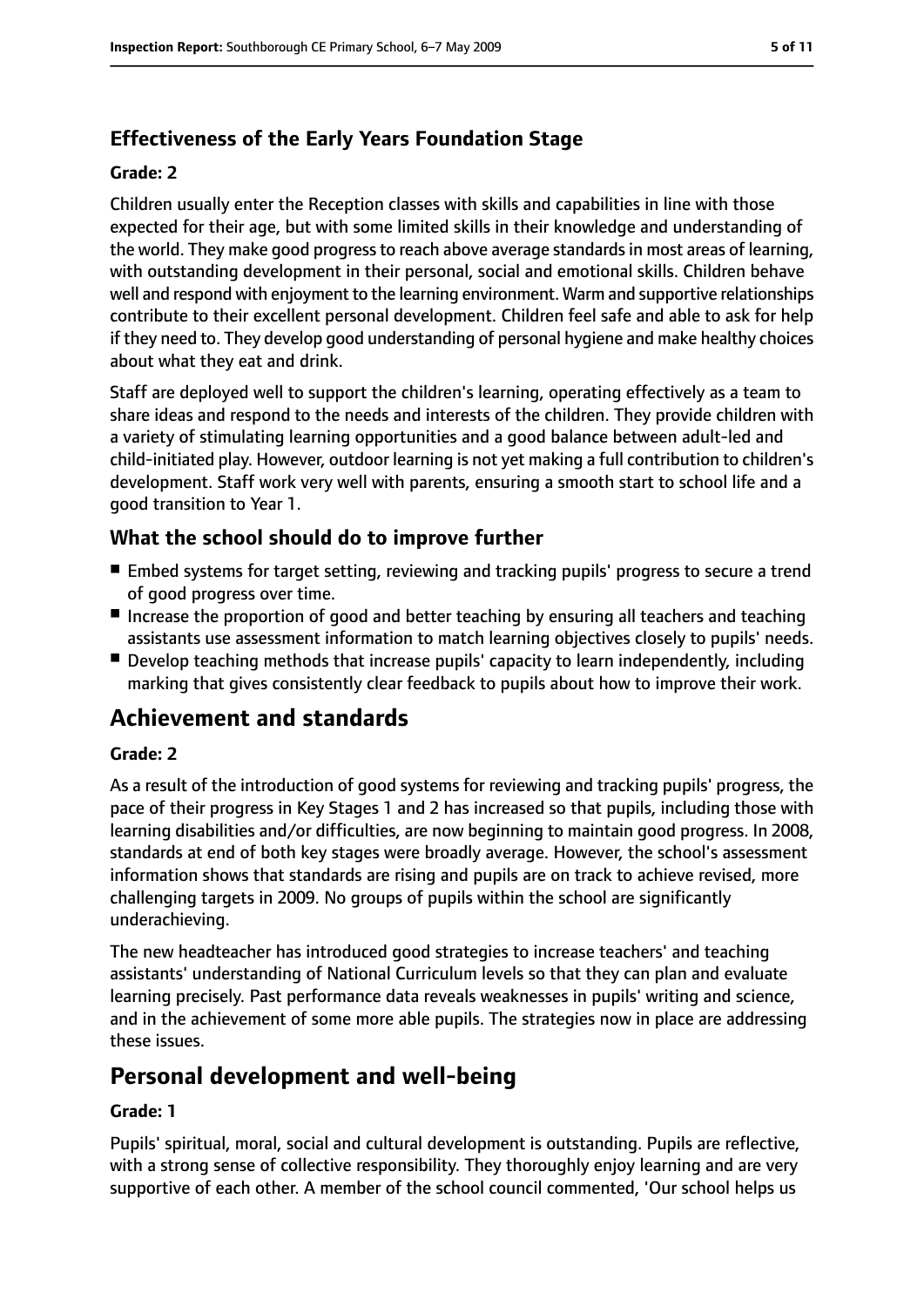learn and work together as one team.' Behaviour in classes and around the school is very good. A happy and caring learning environment has been established.

Pupils feel very safe and valued and have great confidence in approaching members of staff for help and support whenever needed. They value the views of others and take part in many activities to widen their horizons. Pupils have a good grasp of the importance of leading a healthy life. They engage diligently in games and sport activities and show good understanding of the positive impact of physical exercise on health. The school council participates in decision making, for example offering ideas about the development of the playground. Pupils make an excellent contribution in the wider community. They are involved in many projects and raise funds to support those who are less fortunate than themselves.

Pupils' improving key skills and well-developed social skills ensure a good basis for their future economic well-being.

# **Quality of provision**

#### **Teaching and learning**

#### **Grade: 2**

The quality of teaching and learning is good but there are some inconsistencies in practice. In the best lessons, challenging tasks are well matched to pupils' needs, teachers revisit learning objectives to probe pupils' understanding and pupils themselves are involved in evaluating their learning against clear success criteria. In less effective lessons, the pace is slower and learning objectives are not sufficiently challenging because they have not been developed in relation to pupils' prior attainment. Pace is particularly an issue where teachers are questioning the whole class for significant periods of time. Questioning is not open or 'snappy' enough and does not always extend the more able. Sometimes lessons are too teacher-led and this reduces the opportunities for pupils to take responsibility for their own learning.

Teaching assistants work well in the classroom and provide good well-targeted support for pupils, including those with learning difficulties and/or disabilities. Teachers have good subject knowledge. Effective use of information and communication technology (ICT) enhances pupils' learning and enjoyment. Pupils' books are marked regularly but in some instances teachers' feedback to pupils about what they need to do improve their work is limited.

#### **Curriculum and other activities**

#### **Grade: 2**

The curriculum meets pupils' needs well. It is enriched by a wide range of visits to promote enjoyment and extend knowledge and understanding of different cultures, faiths and communities. Pupils respond well to the wealth of extra-curricular activities provided by the school.

The thematic approach to the curriculum introduces pupils to storytellers, artists, musicians and individuals from the local community. It also provides opportunities for pupils to learn about and embrace difference. For example, the disability awareness week increases understanding of disability discrimination. Pupils enjoy the opportunity to learn French, which is offered at all key stages. Very good ICT provision also contributes to their strong engagement with learning. Most pupils are making good progress in the core skills of literacy and numeracy. The school is particularly successful in developing boys' interest in reading and poetry.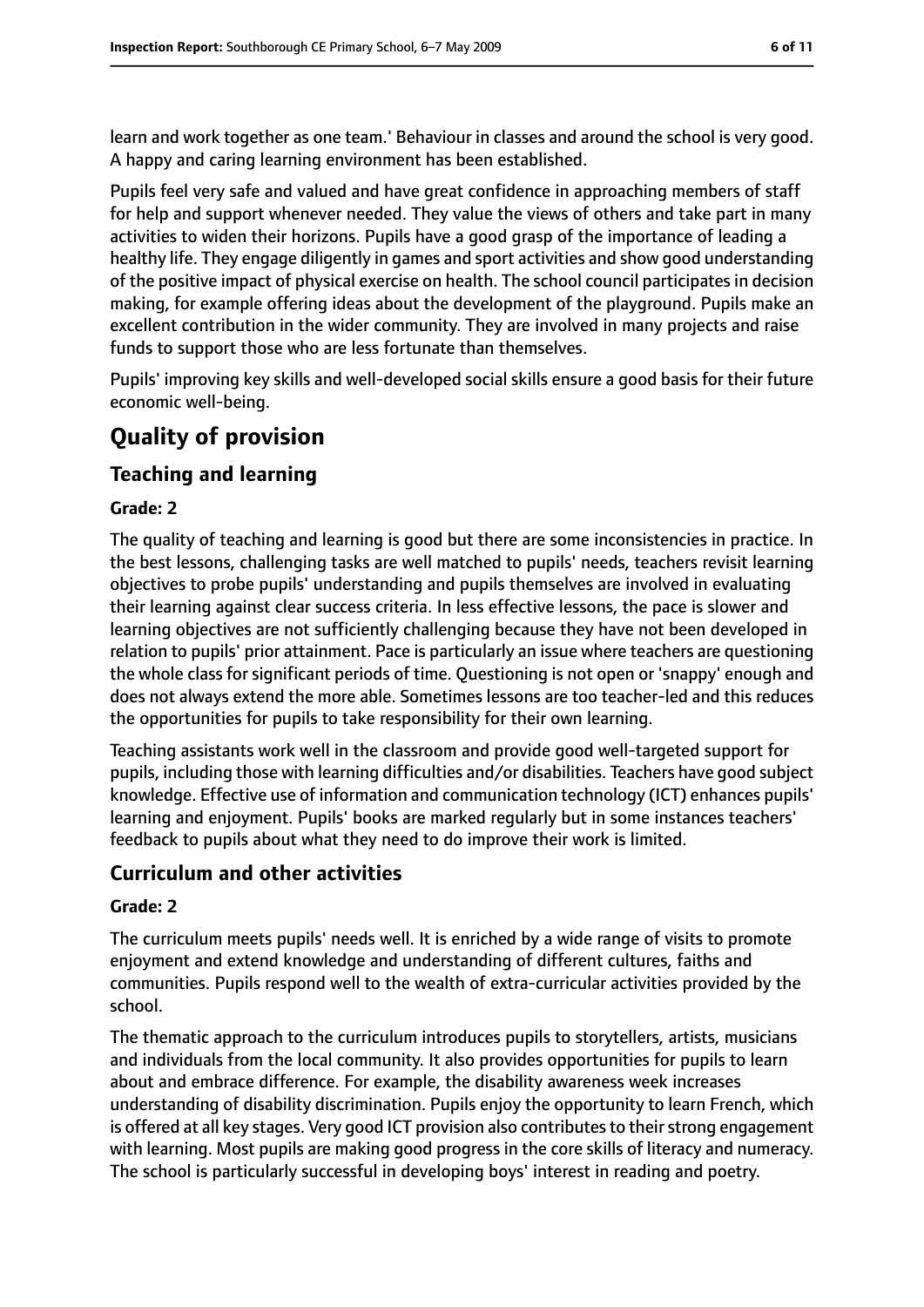#### **Care, guidance and support**

#### **Grade: 2**

The care and support extended to pupils are strengths of the school. Safeguarding, child protection procedures and risk assessments meet the legal requirements. Bullying is rare and is not an issue highlighted by pupils or parents. Vulnerable pupils receive very good support that is carefully tailored to their needs. Pupilsin the language unit have their needs met through specialised provision with outside professional expertise.

Academic guidance is improving and parents are better informed about their children's progress. This is confirmed by parents who commented in the questionnaire about the improvement in communications. Pupils' progress is reviewed regularly and some pupils are aware of their targets for improvement. However, too many are not clear about the steps they must take to reach them, and, in addition, lack the necessary skills and success criteria to evaluate their work.

# **Leadership and management**

#### **Grade: 2**

The headteacher, senior leaders and governors have rightly focused on developing systems that directly impact on improving pupils' achievement. Assessment procedures are now accelerating pupils' progress. The monitoring of teaching gives due emphasisto how well pupils are learning. A cycle of rigorous evaluation of the school's work is becoming established and making staff accountable for pupils' attainment. Staff have embraced rapid change with a shared determination to improve outcomes for pupils. Teamwork is a strength of the school. Strong and meaningful partnerships with other agencies underpin the school's good contribution to community cohesion.

The leadership team have a clear view of what the school needs to do to improve further. Self-evaluation is good. It clearly identifies the school's strengths and development points. Written plans for improvement provide a good basis for moving the school forward. Subject co-ordinators are aware of their newly defined roles. They are hardworking and developing into effective and confident leaders rapidly.

Governance is good. The governing body has been restructured and supported by well focused training. Governors are now well informed. They work cohesively with the senior leadership team and are increasingly skilful at analysing data in order to influence the strategic direction of the school and drive improvement.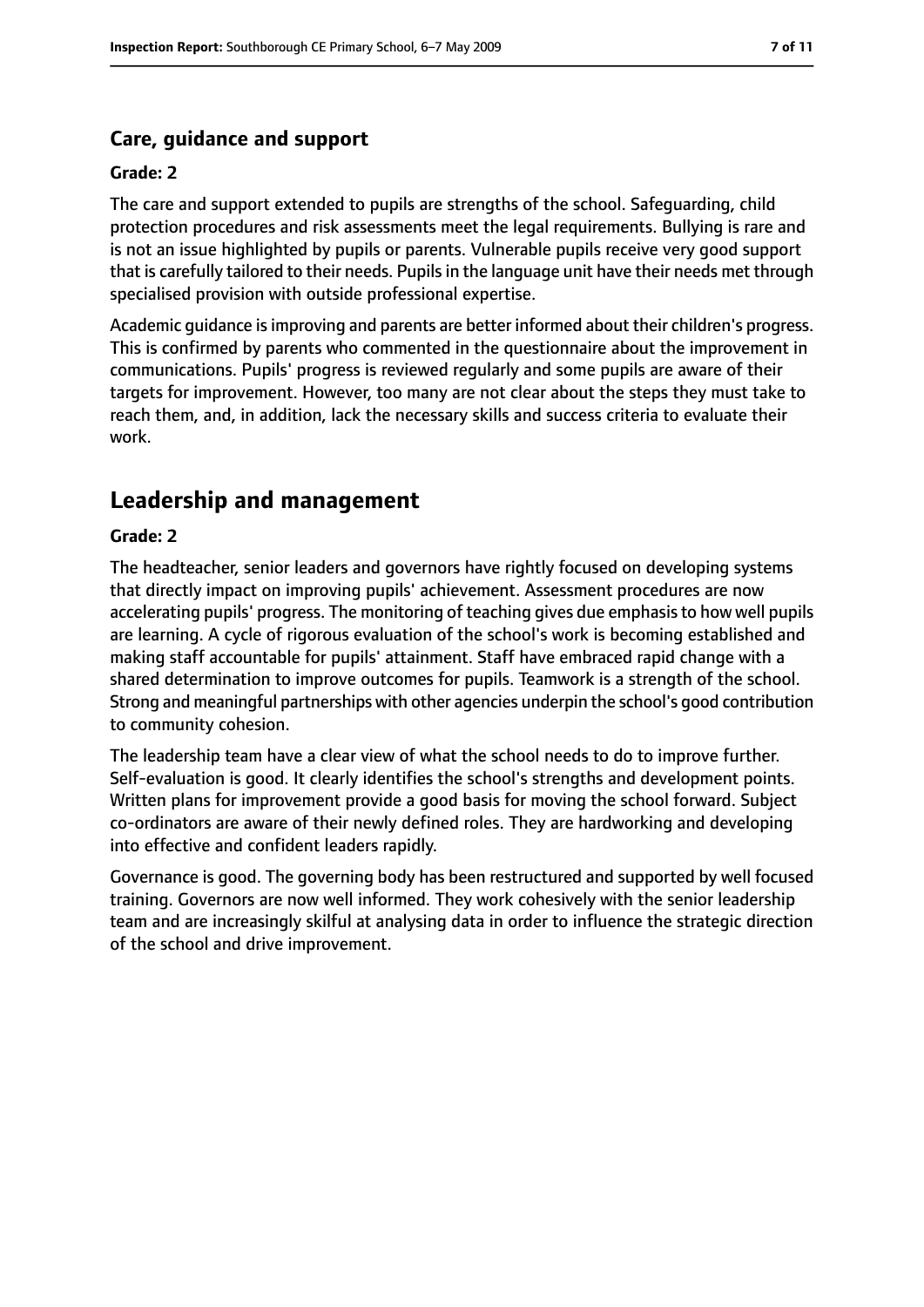**Any complaints about the inspection or the report should be made following the procedures set out in the guidance 'Complaints about school inspection', which is available from Ofsted's website: www.ofsted.gov.uk.**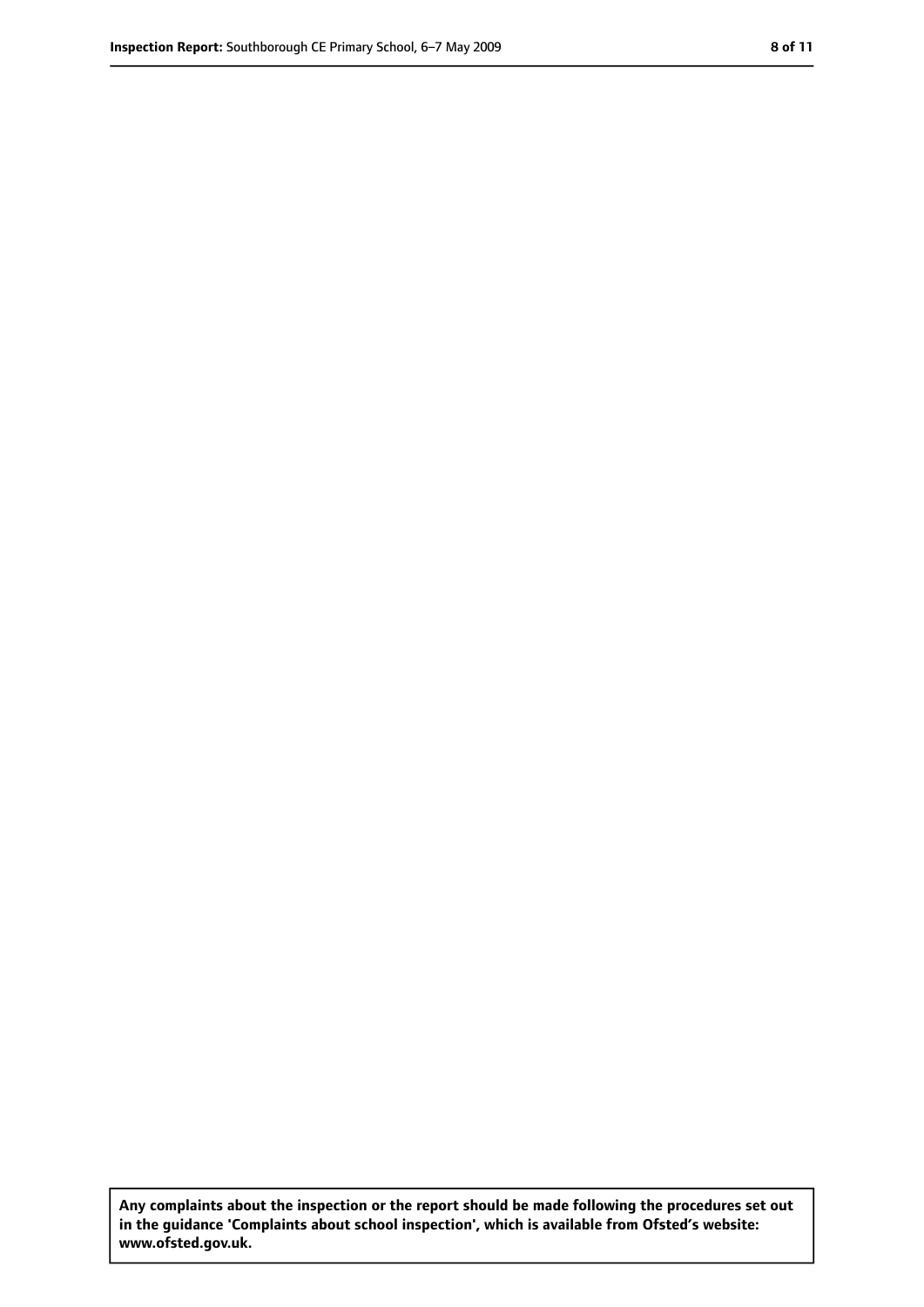# **Inspection judgements**

| Key to judgements: grade 1 is outstanding, grade 2 good, grade 3 satisfactory, and | <b>School</b>  |
|------------------------------------------------------------------------------------|----------------|
| arade 4 inadequate                                                                 | <b>Overall</b> |

#### **Overall effectiveness**

| How effective, efficient and inclusive is the provision of<br>education, integrated care and any extended services in meeting the<br>needs of learners? |     |
|---------------------------------------------------------------------------------------------------------------------------------------------------------|-----|
| Effective steps have been taken to promote improvement since the last<br>inspection                                                                     | Yes |
| How well does the school work in partnership with others to promote learners'<br>well being?                                                            |     |
| The capacity to make any necessary improvements                                                                                                         |     |

# **Effectiveness of the Early Years Foundation Stage**

| How effective is the provision in meeting the needs of children in the<br><b>EYFS?</b>       |  |
|----------------------------------------------------------------------------------------------|--|
| How well do children in the EYFS achieve?                                                    |  |
| How good are the overall personal development and well-being of the children<br>in the EYFS? |  |
| How effectively are children in the EYFS helped to learn and develop?                        |  |
| How effectively is the welfare of children in the EYFS promoted?                             |  |
| How effectively is provision in the EYFS led and managed?                                    |  |

#### **Achievement and standards**

| How well do learners achieve?                                                                               |  |
|-------------------------------------------------------------------------------------------------------------|--|
| The standards <sup>1</sup> reached by learners                                                              |  |
| How well learners make progress, taking account of any significant variations<br>between groups of learners |  |
| How well learners with learning difficulties and/or disabilities make progress                              |  |

<sup>&</sup>lt;sup>1</sup>Grade 1 - Exceptionally and consistently high; Grade 2 - Generally above average with none significantly below average; Grade 3 - Broadly average to below average; Grade 4 - Exceptionally low.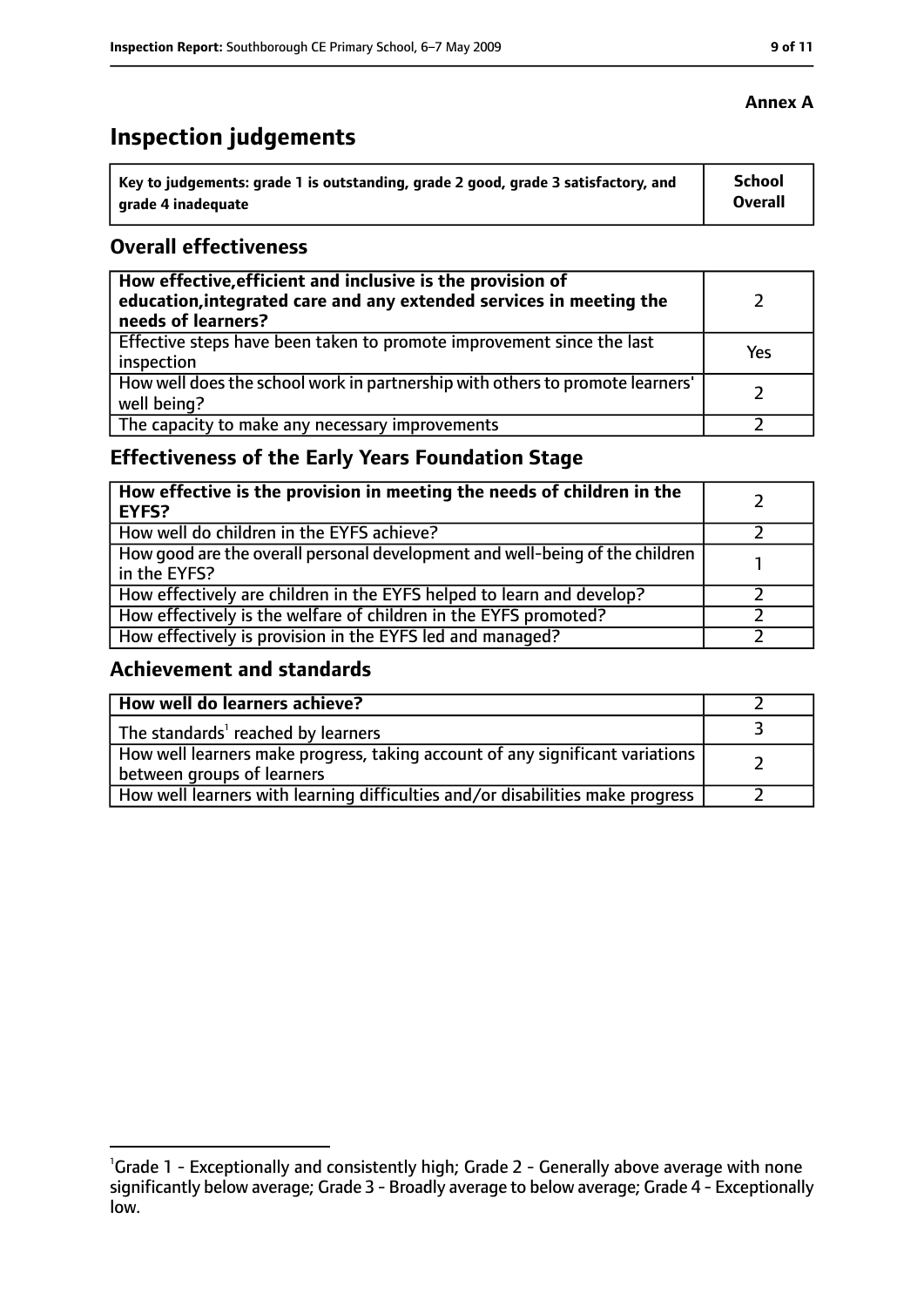# **Personal development and well-being**

| How good are the overall personal development and well-being of the<br>learners?                                 |  |
|------------------------------------------------------------------------------------------------------------------|--|
| The extent of learners' spiritual, moral, social and cultural development                                        |  |
| The extent to which learners adopt healthy lifestyles                                                            |  |
| The extent to which learners adopt safe practices                                                                |  |
| The extent to which learners enjoy their education                                                               |  |
| The attendance of learners                                                                                       |  |
| The behaviour of learners                                                                                        |  |
| The extent to which learners make a positive contribution to the community                                       |  |
| How well learners develop workplace and other skills that will contribute to<br>their future economic well-being |  |

# **The quality of provision**

| How effective are teaching and learning in meeting the full range of<br>learners' needs?              |  |
|-------------------------------------------------------------------------------------------------------|--|
| How well do the curriculum and other activities meet the range of needs and<br>interests of learners? |  |
| How well are learners cared for, quided and supported?                                                |  |

# **Leadership and management**

| How effective are leadership and management in raising achievement<br>and supporting all learners?                                              |           |
|-------------------------------------------------------------------------------------------------------------------------------------------------|-----------|
| How effectively leaders and managers at all levels set clear direction leading<br>to improvement and promote high quality of care and education |           |
| How effectively leaders and managers use challenging targets to raise standards                                                                 | フ         |
| The effectiveness of the school's self-evaluation                                                                                               |           |
| How well equality of opportunity is promoted and discrimination eliminated                                                                      |           |
| How well does the school contribute to community cohesion?                                                                                      |           |
| How effectively and efficiently resources, including staff, are deployed to<br>achieve value for money                                          |           |
| The extent to which governors and other supervisory boards discharge their<br>responsibilities                                                  |           |
| Do procedures for safequarding learners meet current government<br>requirements?                                                                | Yes       |
| Does this school require special measures?                                                                                                      | <b>No</b> |
| Does this school require a notice to improve?                                                                                                   | <b>No</b> |